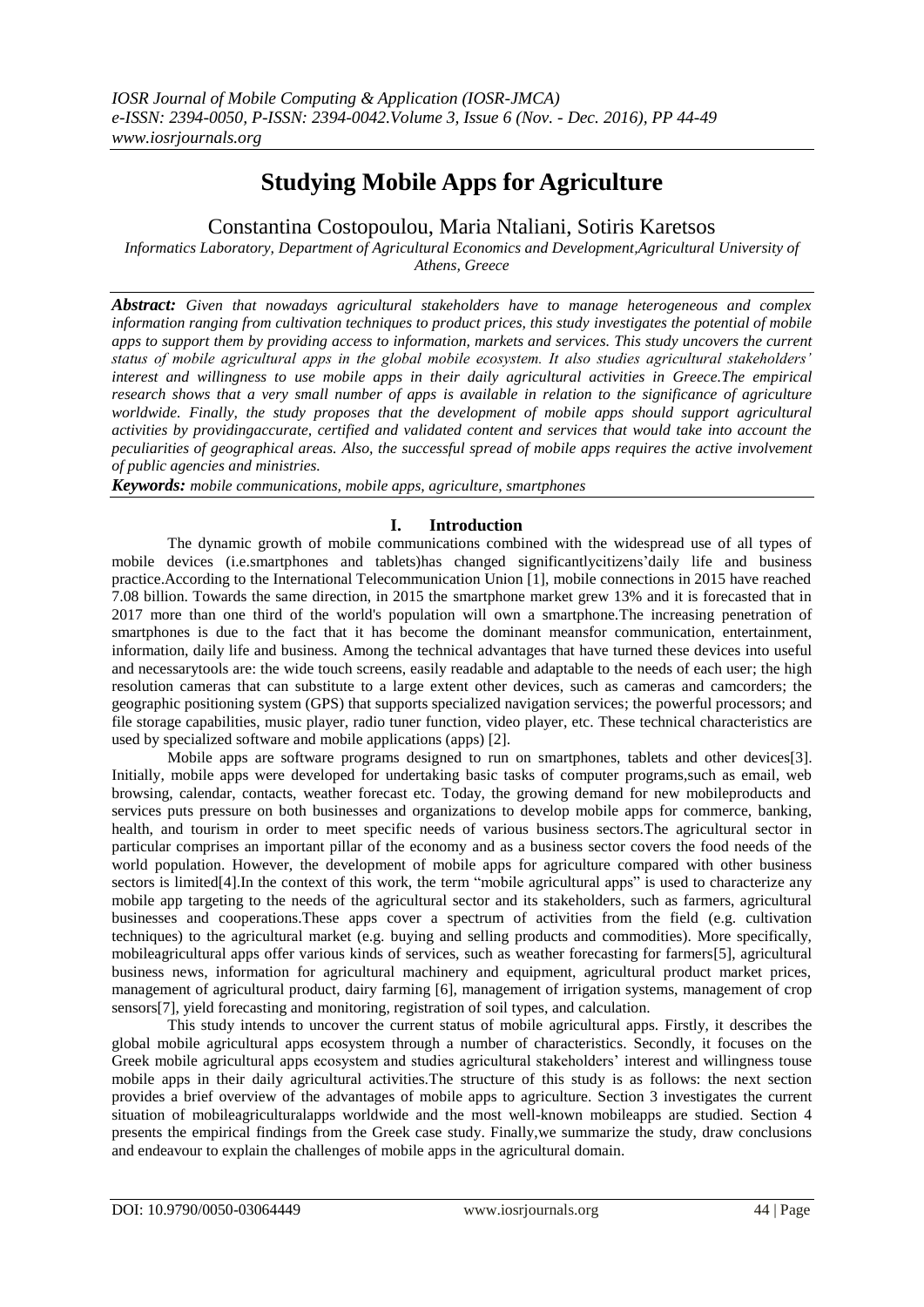## **II. Mobile Agricultural Apps**

The rapid expansion and use of mobileapps has created a new field in the digital ecosystem, which consists of thousands of developers, popular software platforms and millions of users. Mobile apps are typically available through native distribution platforms, so-called [app storest](https://www.statista.com/statistics/208599/number-of-apps-available-in-leading-app-stores/)hatare operated by the owners of the mobile operating system. Some of the most popular native stores are [Apple's App Store,](https://www.statista.com/statistics/20149/number-of-downloads-from-the-apple-app-store/) [Google Play,](https://www.statista.com/statistics/243412/number-of-android-app-downloads-from-google-play/) as well as Windows Phone Store and Blackberry App World.Until June 2016, the number of mobile apps available todownload through Google Play was2.2 million apps,and through the [Apple's App Storew](https://www.statista.com/statistics/263794/number-of-downloads-from-the-apple-app-store/)as 2 million apps.More than 102 billion mobile apps were downloaded, which produced \$22 billion compared to \$8 billion in 2012[8].Mobile apps increasingly constitute complete ecosystems to support business, such as entertainment, health, tourism, shopping, education and farming. In particular, the mobile agricultural apps show significant potential for the modernization of the agricultural sector, in both developed and developing countries.For example, they can contribute to increasing the income of small-scale producers, reducing the transaction costs in supplying and distributing products, improving traceability and quality criteria for consumers, as well as providing new opportunities for financial institutions. According to the World Bank [9] the benefits of these apps in the development of the agricultural sector could be achieved through the following ways:

- *Provision of better access to information:* By providing to producers immediate access to market information,higherproduct prices and increased demand is achieved. Also, by accessing accurate information regarding weather and pest and diseases, better risk management is achieved.
- *Provision of better access to agricultural extension services:* Accurate advices for good farming practices and support can be given. This could result in crop yield improvements and more accurate assessments for the condition of pastures.
- *Provision of better connections with the market and distribution networks:* With the improvement of links among producers, suppliers and buyers value chains become more transparent and efficient, less manipulated by intermediaries. In addition, better accounting and traceability helps to increase the efficiency and forecasting, and reduce administrative burden and fraud.
- *Provision of better access to funding opportunities:* With access to funding and insurance opportunities and alternative payment methods, farmers can achieve an increase in crop yields production diversification and reduction of economic loss.

In developing countries there are various examples of apps offered by public organizations.Τhe popular mKisangovernment portal (mkisan.gov.in) in Indiasupports mobile apps for agriculture, horticulture, animal husbandry and other agricultural fields. For example, MKisan appenables farmers and all other stakeholders to obtain advisories and information being sent by experts and government officials at different levels through mKisan portal without registering on the portal.iCow is a Kenyan SMS and voice mobile app, providing a variety of informationunder a subscription service to increase farms' productivity through access to knowledge and experts.Modisarapp is helping farmers in Botswana to manage livestock by tracking their farm records, cattle herds, farm costs and sales.Krishi Ville regards agricultural commodities, weather forecast updates, and agricultural news updates, taking Indian farming into consideration. WeFarm aims at small-scale farmers enabling them to ask questions via SMS and receive answers from other registered users in Kenya, Uganda,Tanzania and the Ivory Coast. Relevant examples from developed countries, such as Sweden are the "green" encyclopedia, the calculation of the attack risk by insects, the identification of the most common pests in field crops and weed monitoring.F-Track Live is an Australian on-the-go farm management app that lets multiple users record and access all of their farm information in real time.

#### **III. A Survey on Mobile AgriculturalApps**

A survey for the identification of the characteristics of mobile agricultural apps in the most well-known app stores has been undertaken. It focused on the mobile apps that are displayed in the App Store, Google Play, and Windows Phone stores. The results showed that the availableapps with Android are 551, and with iOS 589, which regard the following categories: business and financial data,animal production, farm management-crops , pests and diseases,agricultural technology and innovation, agricultural machinery, spraying related activities, weather forecast, training, agricultural news, and other issues [10]. Table 1 shows the actual numbers of Android and iOS mobile apps for each category. Due to the fact that the WindowsPhone store is relatively recent, it has only 42 mobile applications for the agricultural sector. Many of these aredisplayed on more than one of the app stores.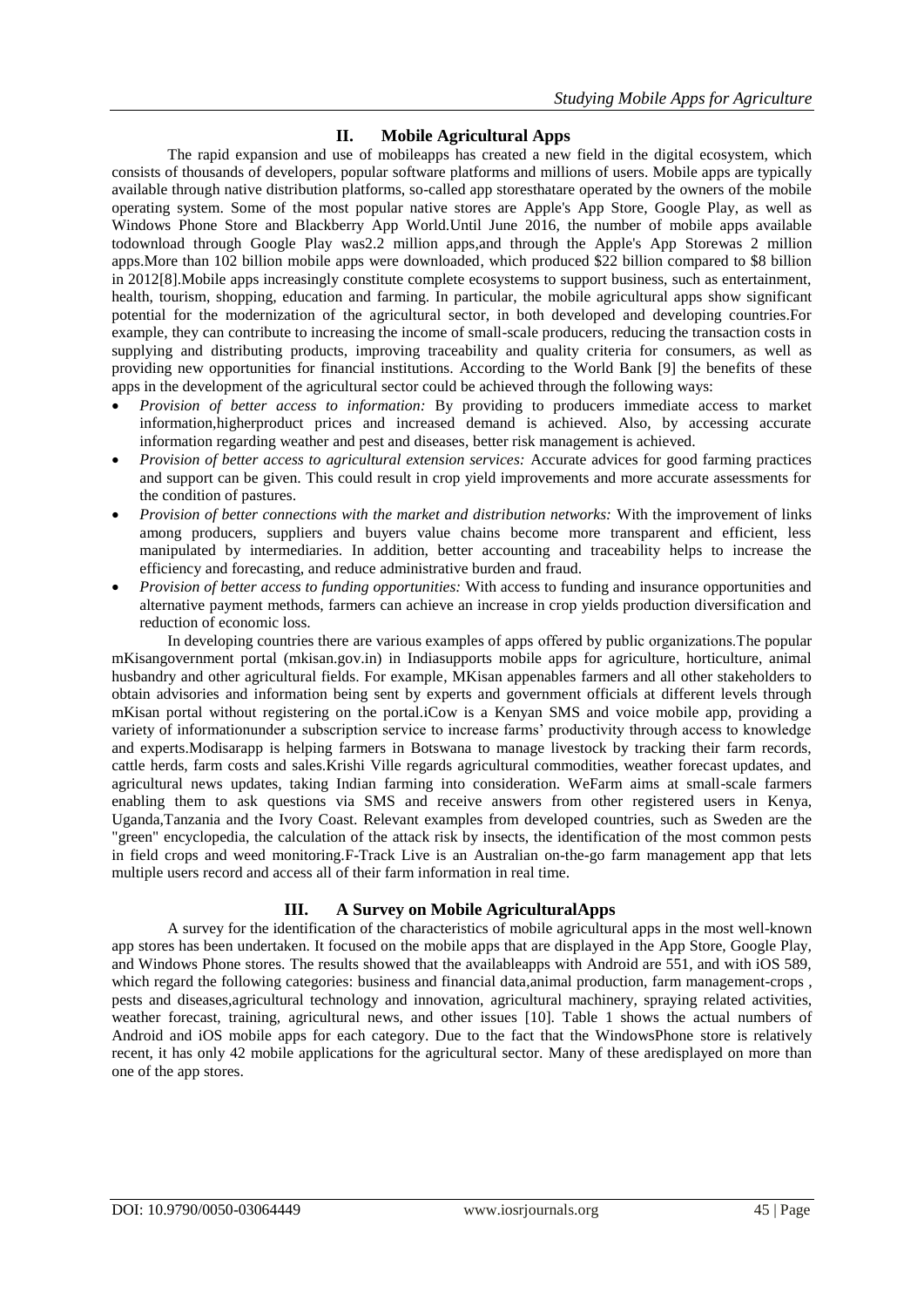| $\ldots$                               |         |     |
|----------------------------------------|---------|-----|
| Category                               | Android | iOS |
| Business and financial data            | 121     | 123 |
| Animal production                      | 65      | 65  |
| Farm management -Crops                 | 69      | 91  |
| Pests and diseases                     | 20      | 24  |
| Agricultural technology and innovation | 73      | 88  |
| Agricultural machinery                 | 39      | 35  |
| Spraying related activities            | 30      | 31  |
| Weather forecast                       | 18      | 17  |
| Training                               | 41      | 39  |
| Agricultural news                      | 41      | 46  |
| Other                                  | 44      | 30  |

**Table 1:** Agricultural Mobile Apps

Due to the fact that many of the above apps have similar content and functionalities, the fifty most popular were studied. The popularity of the apps was based on the downloads and the rating provided by users in each store's related tag. The selected apps were described according to the following characteristics: *Logo*: the graphic mark of theapp; *Title*: the name of the app; *Source*: the Internet address (URL) of the app; *Category*: the agricultural topic or task covered by the app, such as cultivation techniques andtrade, as mentioned in Table 1; *Description*: a brief overview of the functionalities of the app; *Language*: available languages; *Country of origin*: the country that the app is developed; *Provider*: data of the developer or the company that developed the app; *Geographical coverage*: the country or countries in which the app can be used; *Target group*: groups of people the app is addressed to (producers, suppliers, buyers, agronomists, agricultural organizations); *Date*: the release date of the app or the date the app has been updated; *Cost*: the cost for acquiring the app (e.g. free, subscription or one-off payment); *Size*: the size (in MB) of the app on the user's device; *Downloads:*the number of times an app has been downloaded; *Rating*: evaluation of the app by the users in each store; and *Support*: operating systems and devices that support the app.The analysis of the survey percharacteristic has given the following results:

**Category:**the apps regard specialized activities of the above categories. These arefarm management (8), calculators (13) andtrade (6), soil sampling (1), the prevention of accidents when handling agricultural vehicles (1), GIS (5), weather forecast (3), agricultural information on a variety of topics (9), and agricultural news (4).

**Language:**35 apps support only the English language, 5 support two languages i.e. English and a second language, and the remaining 10 support more than two languages.

**Country of origin:** the majority of the apps(92%) has USA as country of origin.

**Geographical coverage:**25 apps have limited geographic coverage, 22 have global, while3 apps haveundefined coverage.

**Target group:** the majority of the apps focus on producers as the "target group".

**Date:**26 apps have been releasedfrom 2015 to middle 2016, while the rest between 2010 and 2014.

**Cost:**7 apps require payment for downloading, five of which cost \$0.99, one \$1.99, one \$ 14.99 and one \$ 299.99. The remaining forty-two (86%) apps are free. However, many apps require add-ons with a feeto gain full functionality.

**Size:** most apps have small size. Specifically, 9 of them have a size less than 1 MB, 19 of them have a size from 1 to 10 MB, 21 have a size from 10 to 82 MB, and 1 is 539 MB because it has 7,500 images for plant identification.

**Downloads:** the most popular app is related to agricultural equipment and has been downloaded over one hundred thousand times. It has been reviewed by  $524$  users and is rated as "very good". Two applications that belong to the farm management category with over fifty thousand downloads are rated as "very good". Also, seven applications have been downloaded more than ten thousand times and 8 over a thousand times.

**Rating:** the rating of these apps is relatively low andit is calculated based on a small number of evaluations. **Support:**54% of the appsare supported simultaneously by both Android and iOS, while only one (2%) is available in addition for Blackberry. Three (6%) are used exclusively for Android, eighteen (36%) for iOS, and one (2%) for Blackberry.

#### **IV. Greek Case Study**

Greece has a population of 10,858,018 people. The number of persons working in farms (regular labour force) is 1,212,720, representing about one quarter of the overall labour force in Greece [11]. In total, there are 723,010 agricultural holdings. According to the Hellenic Telecommunications and Post Commission the total mobile subscriptions by the end of 2015 was 15.4 million. However, the active subscribers were 12.6 million. The data usage through the mobile devices presented significant increase by 69% in 2015. A similar process as in the previous section has been followed for identifying the Greek mobile agricultural apps. By early 2016, 15 Greek mobile agricultural apps have been identified, 8 of which have been developed by companies and the rest from universities. These apps are basically targeted to farm management (FarmManager, BeeFiles, Professional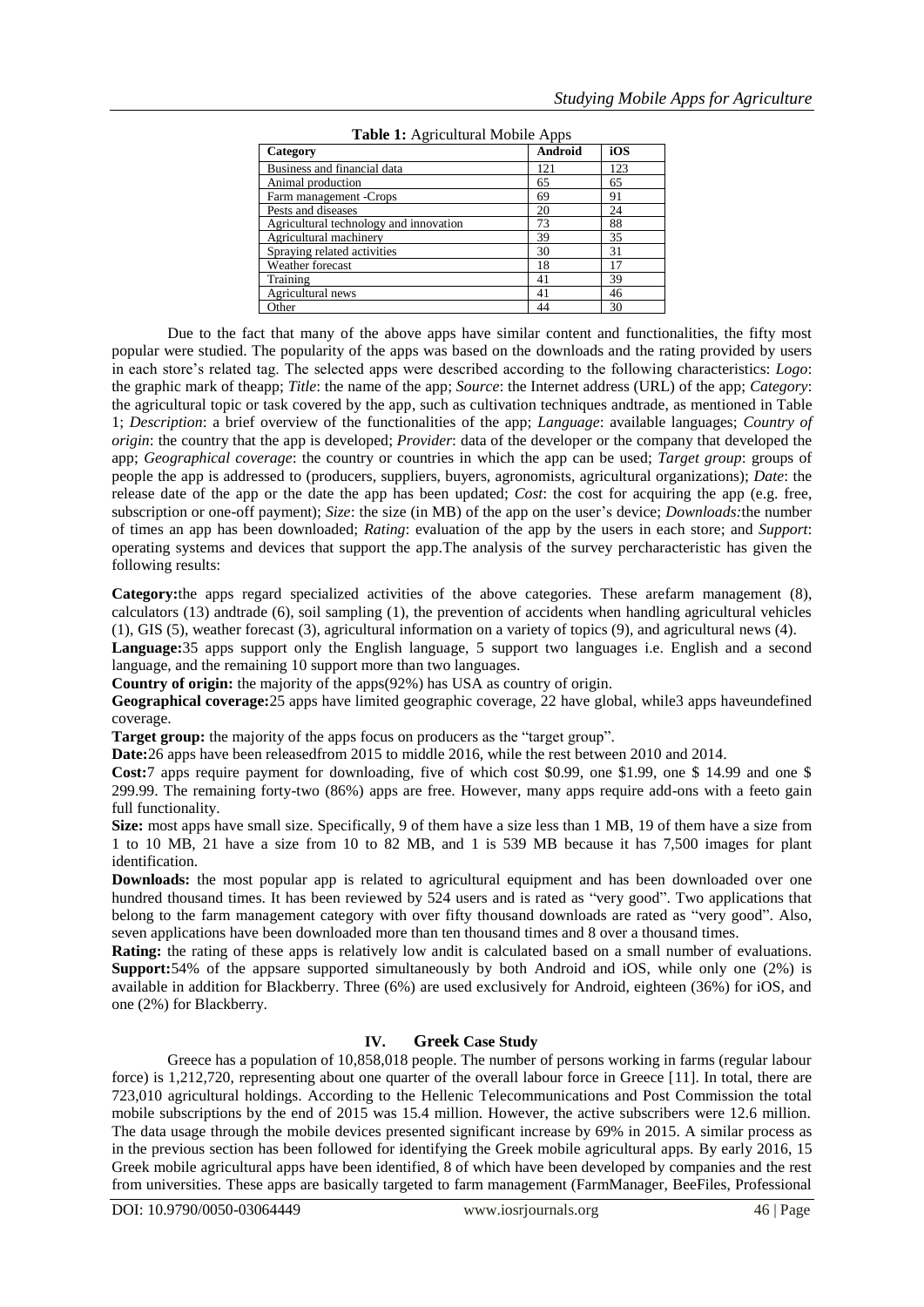Farmer, Agri-Accountant), promotion of products (Greeks Do Eat Better), provision and management of information (CropDiagnosis, Certified Farmers, InfoFarm), calculator (SurfaceCalculator), communication between producers (FarmChat, Sima), mapping (FieldMap) and education (Agriculture Dictionary). The main Greek mobile agricultural apps are two, namely theTotheshelf(www.totheshelf.com) and iFarma (ifarma.agrostis.gr). Totheshelf aims at linking production, processing, marketing and retailing of agricultural products, at local and global levels. In Google's Play store it has been downloaded between 1,000 and 5,000 times and it has been rated by 72 users with 4.3/5, however, in Apple's App store there are no ratings and no information regarding downloads. iFarma enables management of technical and financial aspects of a farm. It includes economic analysis, GIS, search for pesticides and fertilizer etc. In the Google's Play store it has been downloaded between 5,000 and 10,000 and it has been rated by 61 users with 3.8/5.The analysis of the survey per characteristic has given the following results:

**Category:**the apps regardfarm management-crops (5), GIS (1), business and financial data (2), training (1), agricultural news and communication (3), calculator (2), trade (1).

**Language:**4 apps support only Greek, 2support only English and 9 support both languages.

**Geographical coverage:** 8 apps refer to Greece, 3 have global geographic coverage, while 4 have undefined coverage.

**Target group:** all the apps focus on producers; however three apps refer to consumers, merchants or students.

**Date:**5 apps have been released in 2014, and 10 from 2015 to mid-2016.

**Cost:**3 apps require payment for downloading, and the rest are free, except one that requires a fee to gain full functionality.

**Size:** 9 apps are between 1 to 10 MB, and the rest of them between 11 to 43 MB.

**Downloads:**Totheshelf and iFarma are the most downloaded apps.

**Rating:**6 apps have been rated from 4.1 to 5 stars, 4 apps from 3.1 to 4 stars and the rest have lower rating.

The small number of available mobile agricultural apps in comparison to the great number of Greek people involved in agricultureshows that the supply of these apps is limited. This fact raised the question regarding which is the status of current demand from Greek farmers. In this context, a study investigatesthe interest and willingness to use mobile agricultural apps. We conducted a surveywith 148 agricultural stakeholders inthe prefecture of Achaia in SouthWest Greece. Personal interviews have been conducted in the period August - September 2015. A structured questionnaire was used, includinggroups of questions on demographics, the use of smartphones and tablets, and the use of mobile apps[12]. For the analysis and processing of the results the statistical program SPSS 17 was used.The resultsanalysis shows the following: 131people of the samplewere men and 17 were women. The majority of therespondents(95.3%) wereup to 35 years old. Regarding their *educational level*, the highest proportion (53%) has finished secondary school, 37% have higher education, 8% have primary education, while only 2% hold a Master's degree.Regarding their*main occupation*, 70% are self-employed, 12% are public or private employees, 9% operate exclusively in the agricultural sector (farmers, breeders, agronomists), 7% statedoother professions and only 2% was reportedas retired.The survey participants informally stated that a high proportion ofthe self-employed belong to the broader agricultural sector and that their main and secondary occupations contribute equally to their income. Therefore, it is apparent that all participants are engaged in agricultural activities.Then, participants were asked about the most *frequent problems* they face in their agricultural activities. They answered that the main problem is weather (54%),financial management (30%), calculating optimum amounts of agrochemicals, such as for spraying,fertilizers and seeds (8%), pests and diseases (5%), and agricultural management in practice (cultivation techniques, plant varieties, etc.) (3%) (Fig. 1). Regarding the ways they confront these problems, 32% stated that they consult their family and friends, 30% are informed by the media, 20% use the Internet (social networks, websites, blogs, etc.), 12% consult their local agronomist and 6% face these problems with the knowledge and experience that they already have.

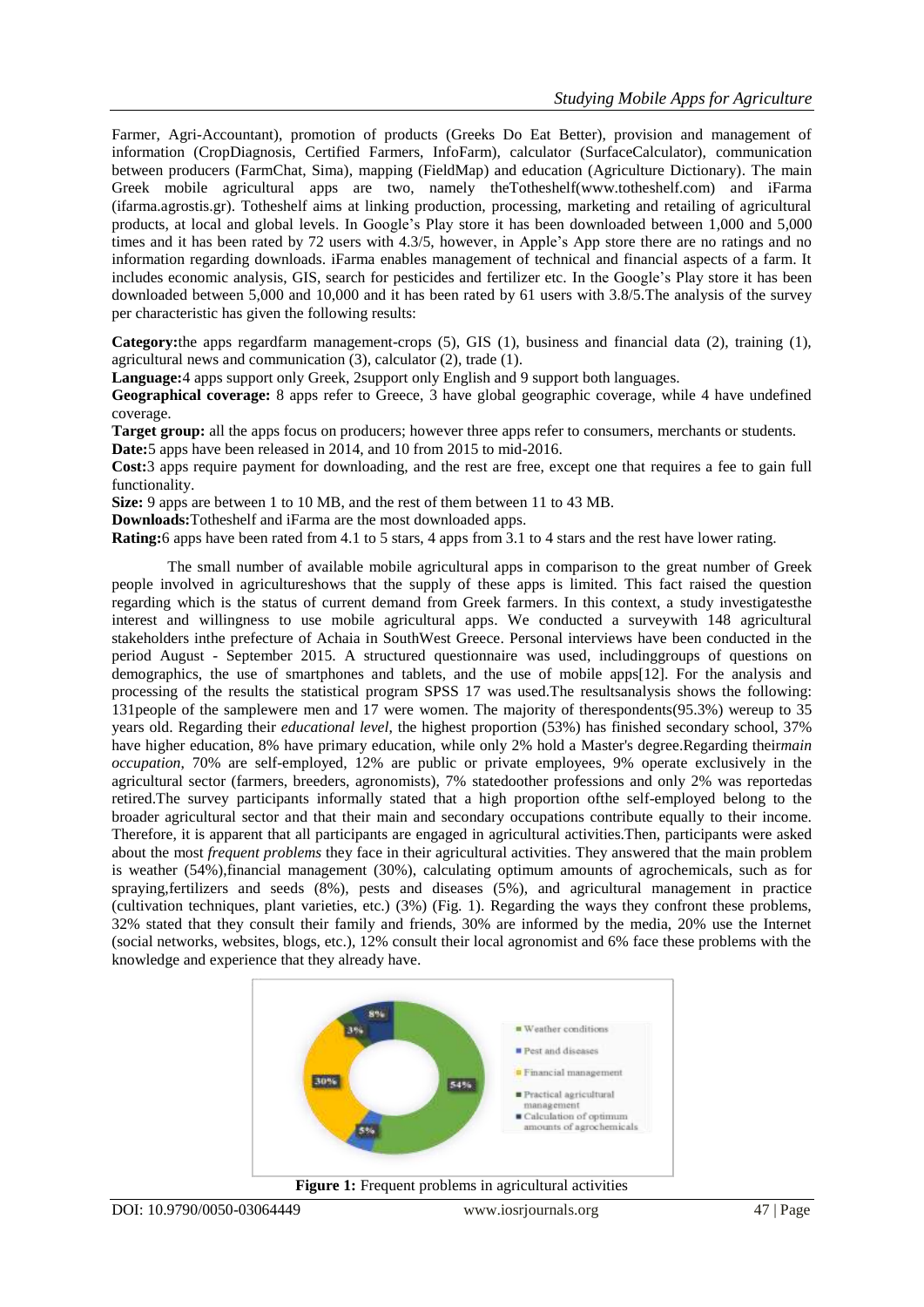Regardingthe participants' use of mobile devices, 38%own only a smartphone, 18% own a smartphone and a tablet, while 44% donot acquire none of the two. Among those who acquire smartphones and tablets, 35% have Android, 26% iOS, 24% WindowsPhone, 10% Blackberry, and 5% have other operating systems (Fig. 2).



Figure 2: Operating system of the device

They were alsoasked regarding having Internet access via their devices. Among them,60% responded positively, while the remaining 40% donot use these devices forInternet services. Moreover, 13% use daily their smartphone or tablet for more than 5 hours, 43% for 3-5 hours, 22% for 2-3 hours, 12% for one hour and 10% for less than half an hour. In addition, theywere asked to specifyin order of priority the purposesthat they use their devices for. 39% use it for recreational purposes (games, music, videos etc.), 27% to improve productivity at work, 20% for communication (e-mail, messages) and finding information, and 14% for purchasing products and services. Regarding the use of mobile agriculture apps, 95% replied that they do not use any mobile app for their agricultural activities. The main reason for not using any mobile agricultural app is that they are not informed on the availability of apps, as well as on the value of these apps to support daily farming.

### **V. Summary and Conclusion**

Mobile apps present exponential growth in many business sectors, such as entertainment, information, education, banking, tourism and health. For example in the mobile health app market 100,000 apps have been added since the beginning of 2015, amounting 259,000 mobile health apps currently available on major apps stores [13]. The contrary has been observed in the mobile agricultural app market, where the number of displayed apps is about 1,300, a very small number in relation to the significance of agriculture in global economy. It was found that the mobile agricultural apps do not follow similar growth and that the supply side is at its infancy. The survey also showed that the mobile agricultural apps have low rating in stores' related tag, indicating that they do not meet agricultural stakeholders' requirements. The majority of these apps focus on farmers' needs and more than one third of them are free to download. iOS is still the primary platform among the publishers for mobile agricultural apps (581 apps), closely followed by Android (551 apps). Other platforms are gaining less attraction. Most of the apps are published in the USA and the primary language is English. They have also limited geographic coverage for other countries.

The Greek case study has shown the majority of the participants (95%) have never used a mobile app for their agricultural activities. Specifically, a very small proportion takes advantage of the opportunity that is offered by smartphones and tablets for agricultural activities. The explanation of this situation could be the lack of development of dedicated apps, lack of apps with Greek content, poor quality of the apps, lack of awareness of the app possibilities in the target groups, and lack of adoption of such practices by agricultural stakeholders.In the current financial crisis experienced by the country, apps are offering the opportunity to producers to modernize practices, improvemanagement, reduce costs, and consequently increase yields and maximize their income. The development of mobile agricultural apps presents major challenges, described as follows:

- Researchers and domain experts of information technology, agronomy, biology, agricultural engineering, meteorology and other sectors should cooperate with agricultural extension and businesses for the development of dedicated apps.
- The development of mobile apps should supportthe agricultural fields and their activities, such as horticulture, animal husbandry, fisheries, crops, farm management, business and financial management, pest control, pesticide calculations, weather forecasting, estimations, training, and selling.
- Mobile apps should focus on the peculiarities of particular geographical areas. In each area specific cultivation techniques are applied according to its characteristics, such as geographic coordinates, altitude,